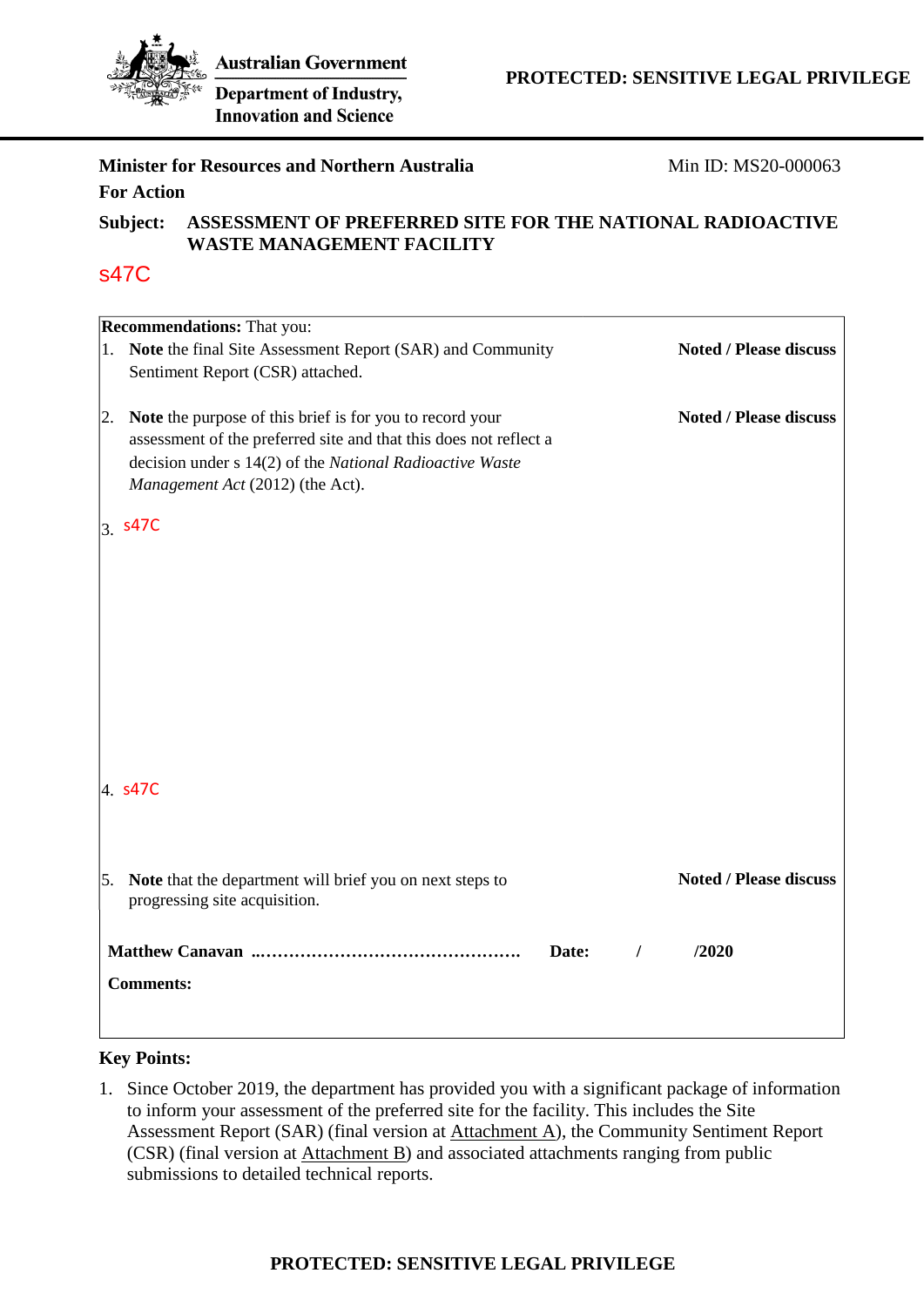2. Your consideration of this material has been supported by engagement with technical specialists, legal and other experts and the department over a number of formal and informal briefings in January 2020. s47C

A record of

relevant briefs and meetings is at Attachment C.

Your assessment

3. s s47C

 The purpose of this brief is to record your assessment of the nominated sites to identify the preferred site for the National Radioactive Waste Management Facility (the Facility). This brief does not reflect a decision by you under s14(2) of the Act.

- 4. You have been considering three sites that were voluntarily nominated by their owners. You are not obliged to choose a site. Your assessment of the nominations to select the preferred site may be guided by the object of the Act (*to ensure that radioactive waste generated, possessed or controlled by the Commonwealth or a Commonwealth entity is safely and securely managed*).
- 5. s47C
- 6. The department has identified that approximately 160 hectares would be sufficient to enable the establishment and operation of the Facility, associated enabling infrastructure and allow for community research and development activities to be undertaken. The proposed site description for the land which would be acquired at Lyndhurst is at  $Attachment D$  and the proposed site</u> description for the land which would be acquired at Napandee is at Attachment E.

### Your rationale

7. A meeting to discuss your assessment of which site is the preferred site for the Facility, and your rationale, was held on Tuesday, 21 January 2020. A further meeting to discuss your assessment is scheduled for Wednesday, 22 January 2020. s47C

# 8. s47C

You may wish to reference a range of relevant

considerations including:

- a. safety the suitability of the site for the construction of a safe facility;
- b. technical feasibility flooding or seismic risks;
- c. heritage and environmental impacts, such as impacts on cultural heritage and flora and fauna;
- d. infrastructure impacts on water resources and communications, or availability of road and transport routes; and
- e. socio-economic and other impacts of the facility on the community.

9. s47C

10. s47C

# **PROTECTED: SENSITIVE LEGAL PRIVILEGE**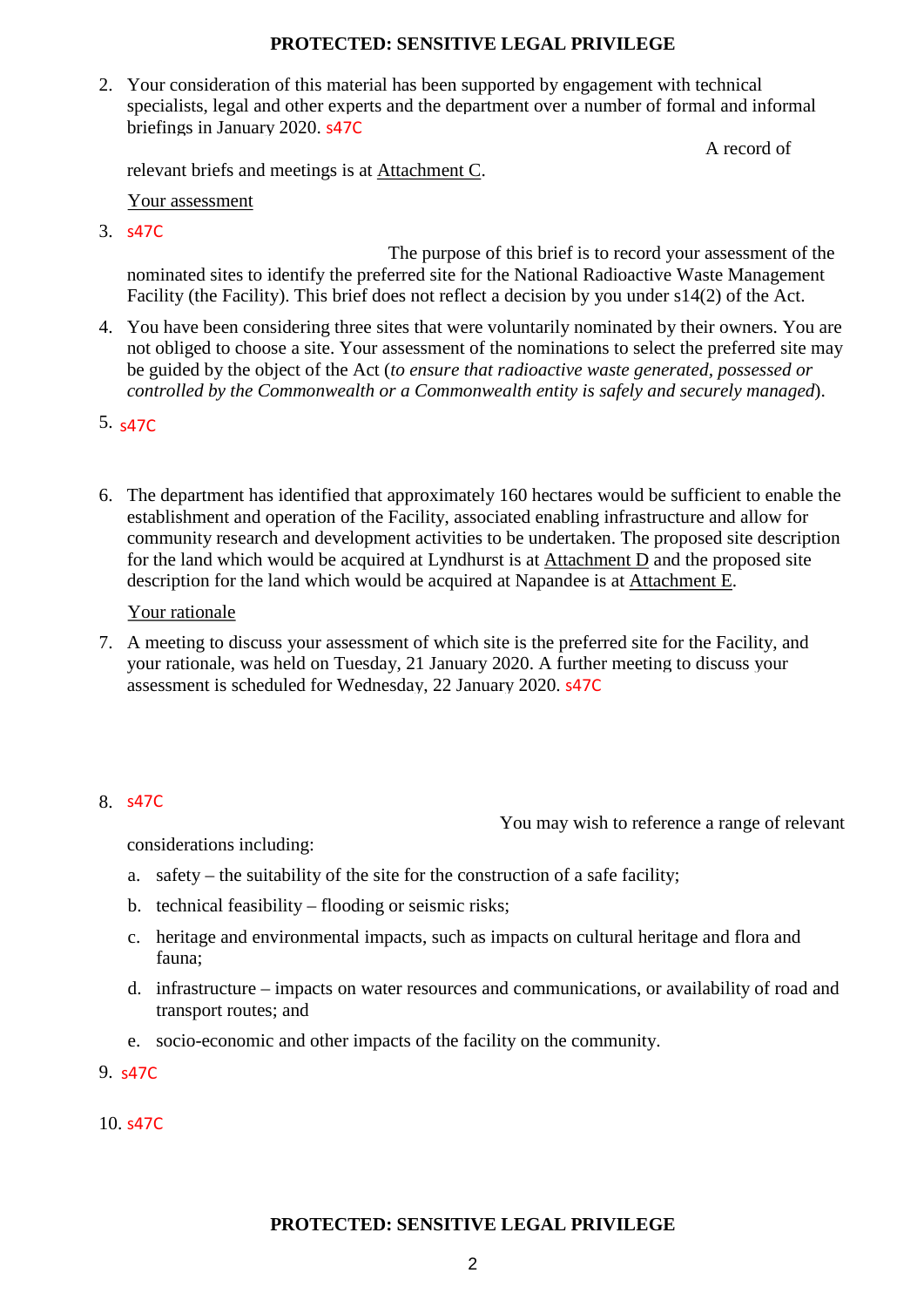#### 11. s47C

#### Next steps

12. Following this meeting, the department will work with your office to prepare a draft document setting out your rationale for your consideration and approval.

**Consultation:** Legal Audit and Assurance Branch.

| Clearance Officer:                              | <b>Contact Officer:</b>               |
|-------------------------------------------------|---------------------------------------|
| s22                                             | 322 <sup>-</sup>                      |
| $A/g$ General Manager                           | National Radioactive Waste Management |
| National Radioactive Waste Management Taskforce | Taskforce                             |
| Northern Australia and Major Projects Division  | S <sub>22</sub>                       |
| s22                                             |                                       |

**MLO Version: 23/01/2020** 

#### **ATTACHMENTS**

- A: Final Site Assessment Report
- B: Final Community Sentiment Report
- C: Record of your consideration
- D: Description of the ~160ha proposed to be acquired at Lyndhurst
- E: Description of the  $\sim 160$ ha proposed to be acquired at Napandee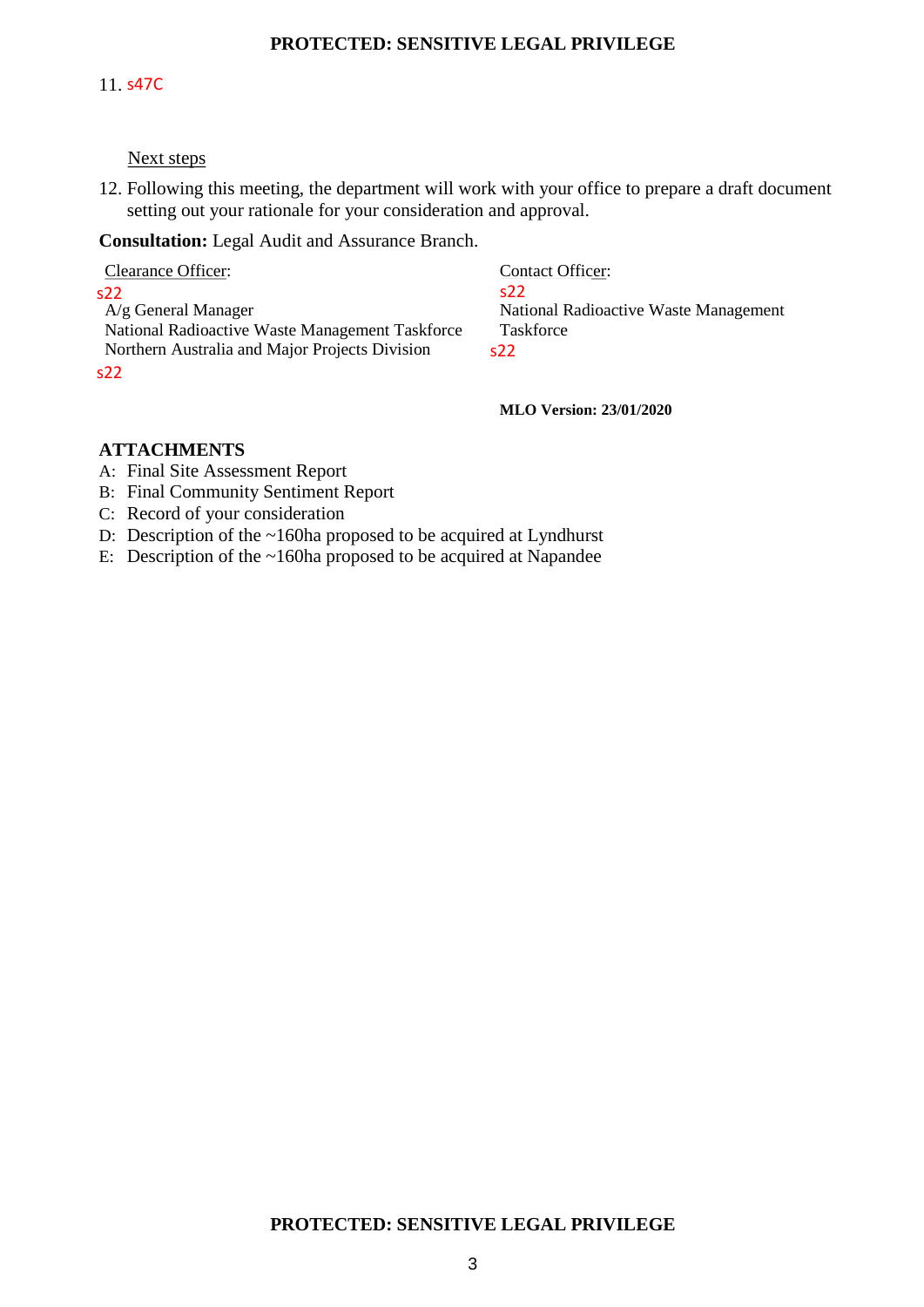### **ATTACHMENT C**

# **Record of your consideration (reverse chronological order)**

s47C

# **PROTECTED: SENSITIVE LEGAL PRIVILEGE**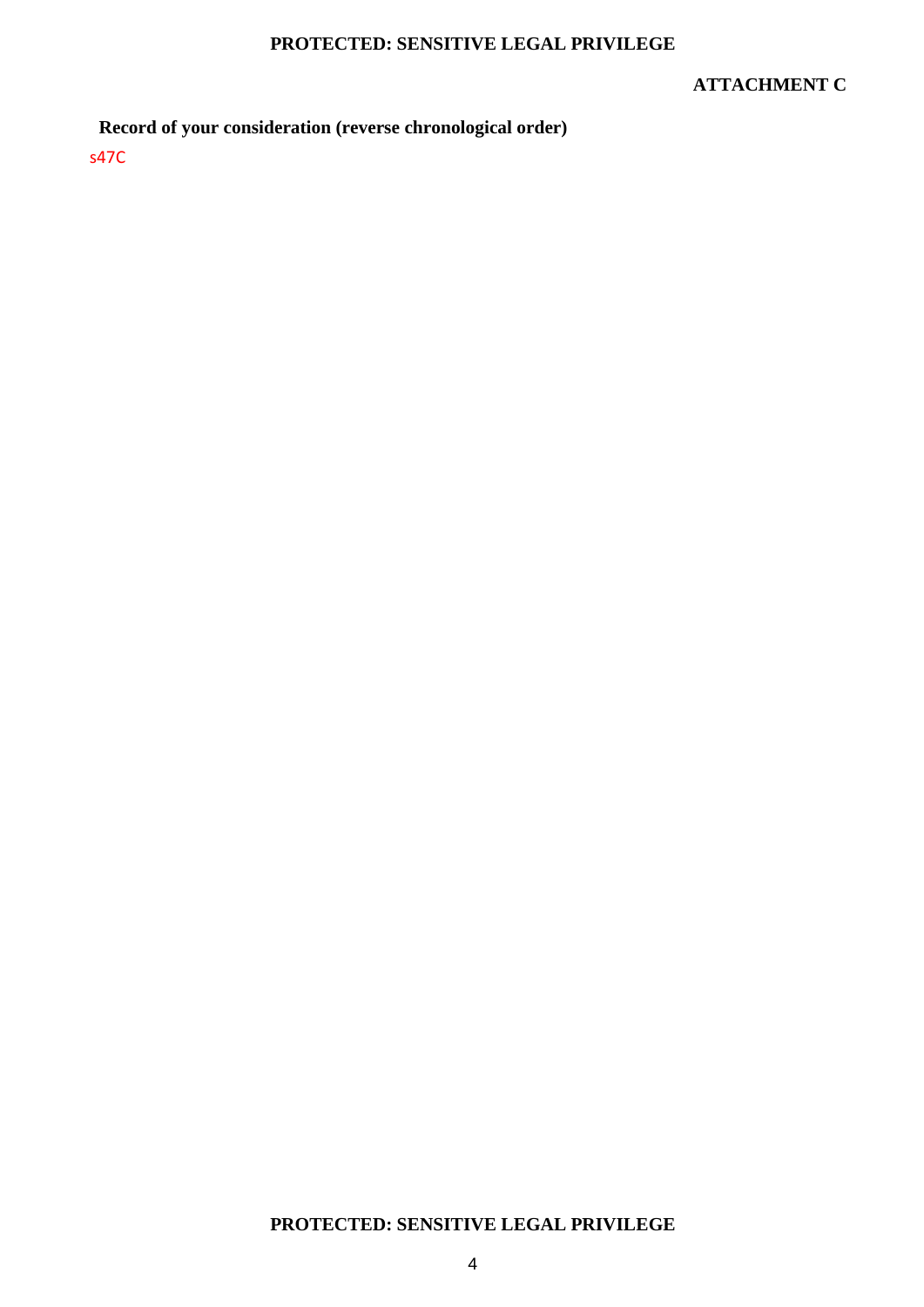# **ATTACHMENT D**

# **Description of Lyndhurst Site**

- 1. The point where the western boundary of the land (Section 38) described in South Australian Certificate of Title Volume 5925 Folio 858, being Section 38, Hundred of Moseley, is intersected by the Bindawalla Gate Road boundary of that section.
- 2. North along the western boundary of Section 38 for 1,515.00 metres.
- 3. East for 1,000.00 metres.
- 4. South for 1,633.81 metres.
- 5. Westerly along the Bindawalla Gate Road boundary of Section 38 for 486.84 metres.
- 6. North westerly along the Bindawalla Gate Road boundary of Section 38 for 525.39 metres to the starting point.

Note:

- The landowners voluntarily nominated the entire parcel of land, shown in 'green'.

- The 'white space within the red dotted lines' is the proposed area for acquisition, and will extend to the western and southern boundaries of the nominated parcel.



*Image shows indicative location of proposed acquisition:* 

# **PROTECTED: SENSITIVE LEGAL PRIVILEGE**